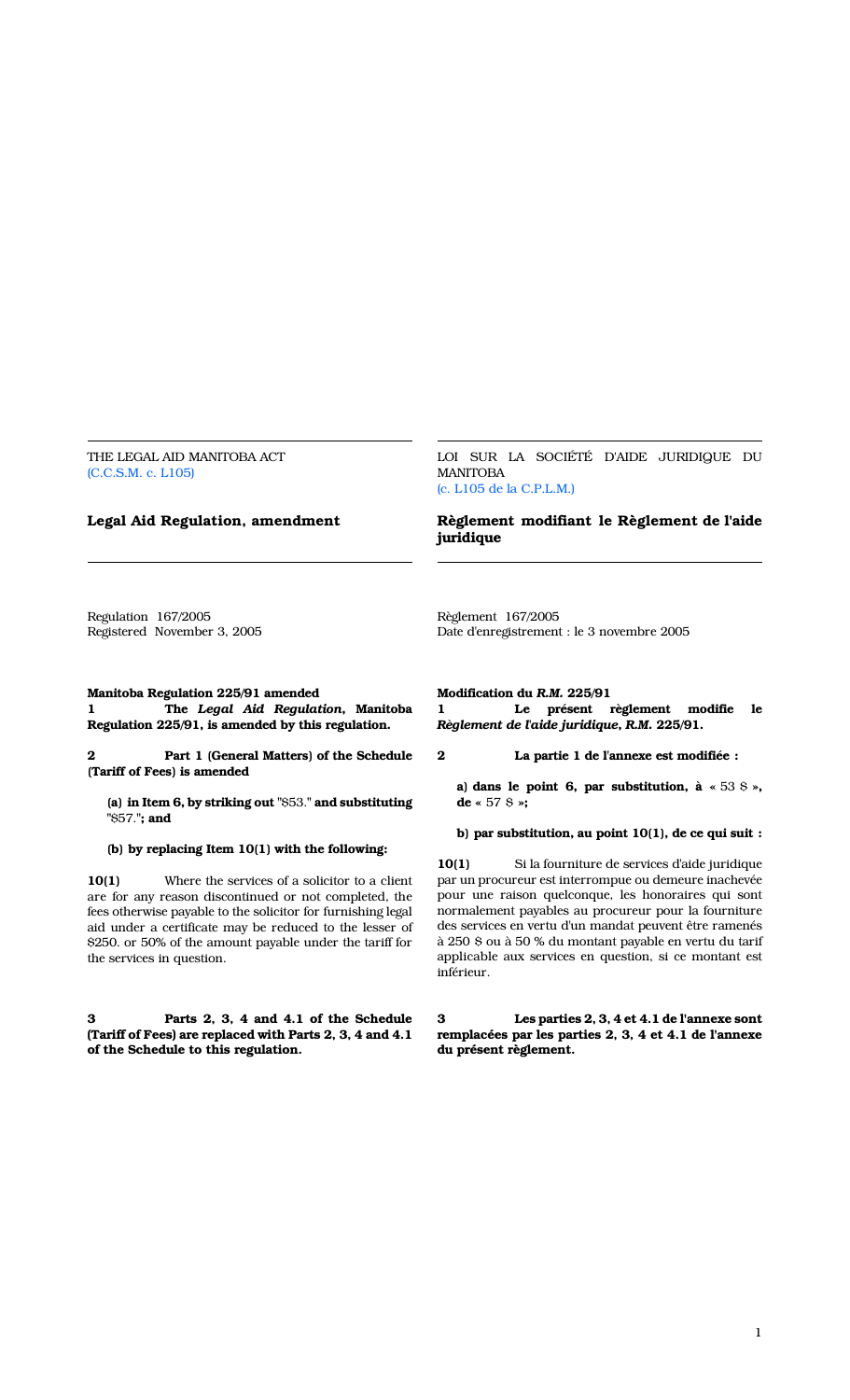## Effective date

4 The Tariff of Fees established by this regulation is effective October 1, 2005.

Entrée en vigueur Le tarif des honoraires que prévoit le présent règlement entre en vigueur le 1<sup>er</sup> octobre 2005.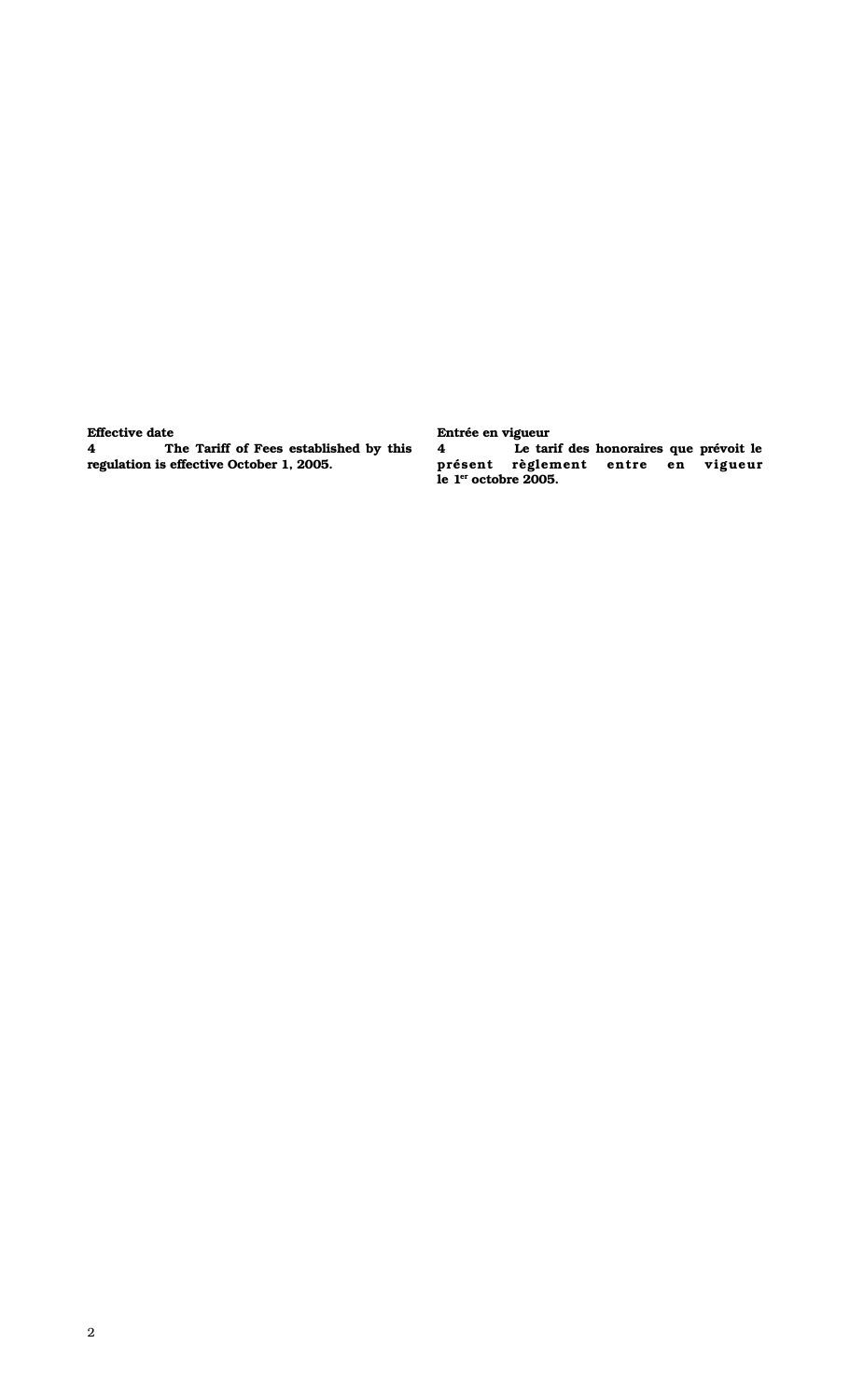#### **SCHEDULE**

#### PART 2

#### FEES IN CRIMINAL MATTERS

Fees provided in this Part do not apply where the services furnished are for three hours or less. In those circumstances, the solicitor shall claim for time expended at a rate of \$57. per hour.

Fees provided in this Part include preparation and appearances.

Categories of Offences:

Category A:

— aggravated sexual assault, manslaughter, murder, attempt murder, conspiracy to commit murder and criminal organization offences.

#### Category B:

— abduction, aggravated assault, arson, break and enter with home invasion, bribery, cause bodily harm by dangerous driving, cause bodily harm by impaired driving, cause death by criminal negligence, cause death by dangerous driving, cause death by impaired driving, child pornography, criminal negligence causing bodily harm, extortion, hostage taking, importation of drugs, incest, perjury, possession of narcotics for the purpose of trafficking, prison riot, proceeds of crime offences, robbery, sexual assault with a weapon, sexual exploitation, sexual interference, trafficking in stolen weapons;

— an attempt or conspiracy to commit any of the above offences;

— a conspiracy to commit an offence in Category C.

#### Category C:

— criminal offences not listed in Category A or Category B.

|              |                                                                                                                                                                   |        | Category of Offence |        |
|--------------|-------------------------------------------------------------------------------------------------------------------------------------------------------------------|--------|---------------------|--------|
|              |                                                                                                                                                                   | A      | B                   |        |
| 1            | Guilty plea, stay of proceedings or withdrawal of charges<br>before a hearing (including all services except where<br>elsewhere provided for in this tariff)      | \$890. | \$615.              | \$310. |
| $\mathbf{2}$ | (a) Preliminary hearing at which the judge decides the matter<br>based on evidence adduced, or transfer hearing (including<br>first $\frac{1}{2}$ day of hearing) | \$890. | \$615.              | \$480. |
|              | (b) each additional $\frac{1}{2}$ day                                                                                                                             | \$270. | \$235.              | \$175. |
|              | (c) subsequent guilty plea                                                                                                                                        | \$135. | \$125.              | \$100. |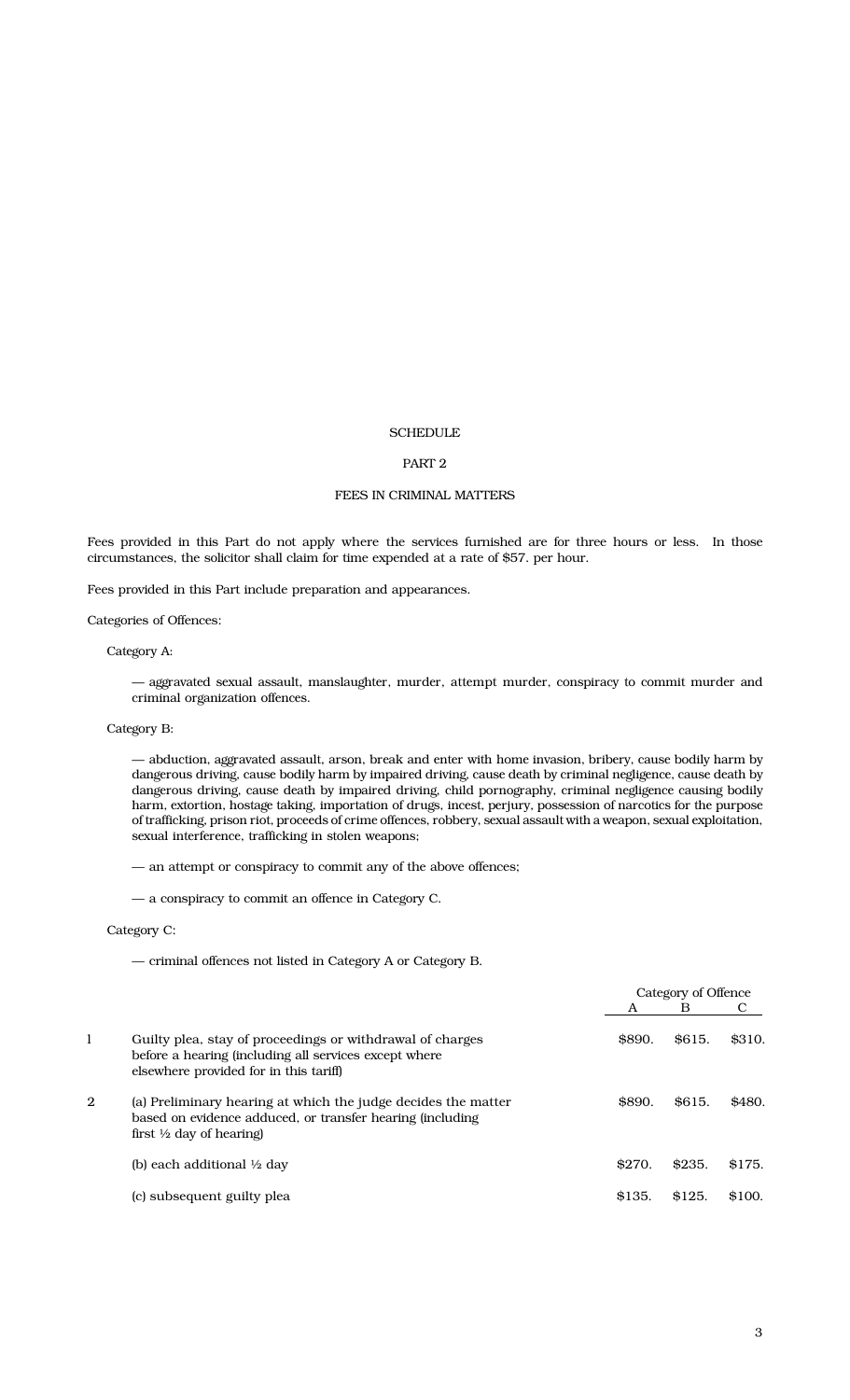| 3 | (a) Trial at which the judge decides the matter based on evidence<br>adduced (including first $\frac{1}{2}$ day of hearing) |        | $$1,610.$ \$1,235. | \$825. |
|---|-----------------------------------------------------------------------------------------------------------------------------|--------|--------------------|--------|
|   | (b) each additional 1/2 day                                                                                                 | \$375. | \$280.             | \$175. |
|   | (c) subsequent sentencing                                                                                                   | \$135. | \$125.             | \$100. |
|   |                                                                                                                             |        | All Offences       |        |
| 4 | Bail review (where authorized)                                                                                              |        | \$280.             |        |
| 5 | (a) Extraordinary remedies (where authorized)<br>(including first 1/2 day of hearing)                                       |        | \$615.             |        |
|   | (b) each additional 1/2 day                                                                                                 |        | \$280.             |        |
| 6 | (a) The Court of Appeal (appeal against conviction)<br>(including first $\frac{1}{2}$ day of hearing)                       |        | \$1,100.           |        |
|   | (b) each additional 1/2 day                                                                                                 |        | \$400.             |        |
| 7 | Supreme Court of Canada (including travel)                                                                                  |        |                    |        |
|   | (a) leave application (including first $\frac{1}{2}$ day of hearing)                                                        |        | \$535.             |        |
|   | (b) each additional 1/2 day                                                                                                 |        | \$350.             |        |
|   | (c) hearing (including first $\frac{1}{2}$ day of hearing)                                                                  |        | \$2,000.           |        |
|   | (d) each additional 1/2 day                                                                                                 |        | \$545.             |        |
| 8 | (a) Other appeals (including first $\frac{1}{2}$ day of hearing)                                                            |        | \$685.             |        |
|   | (b) each additional 1/2 day                                                                                                 |        | \$280.             |        |
| 9 | Junior counsel – per $\frac{1}{2}$ day of hearing                                                                           |        | \$185.             |        |
|   | 10 Duty counsel - \$57. per hour to a maximum of:                                                                           |        | \$185.             |        |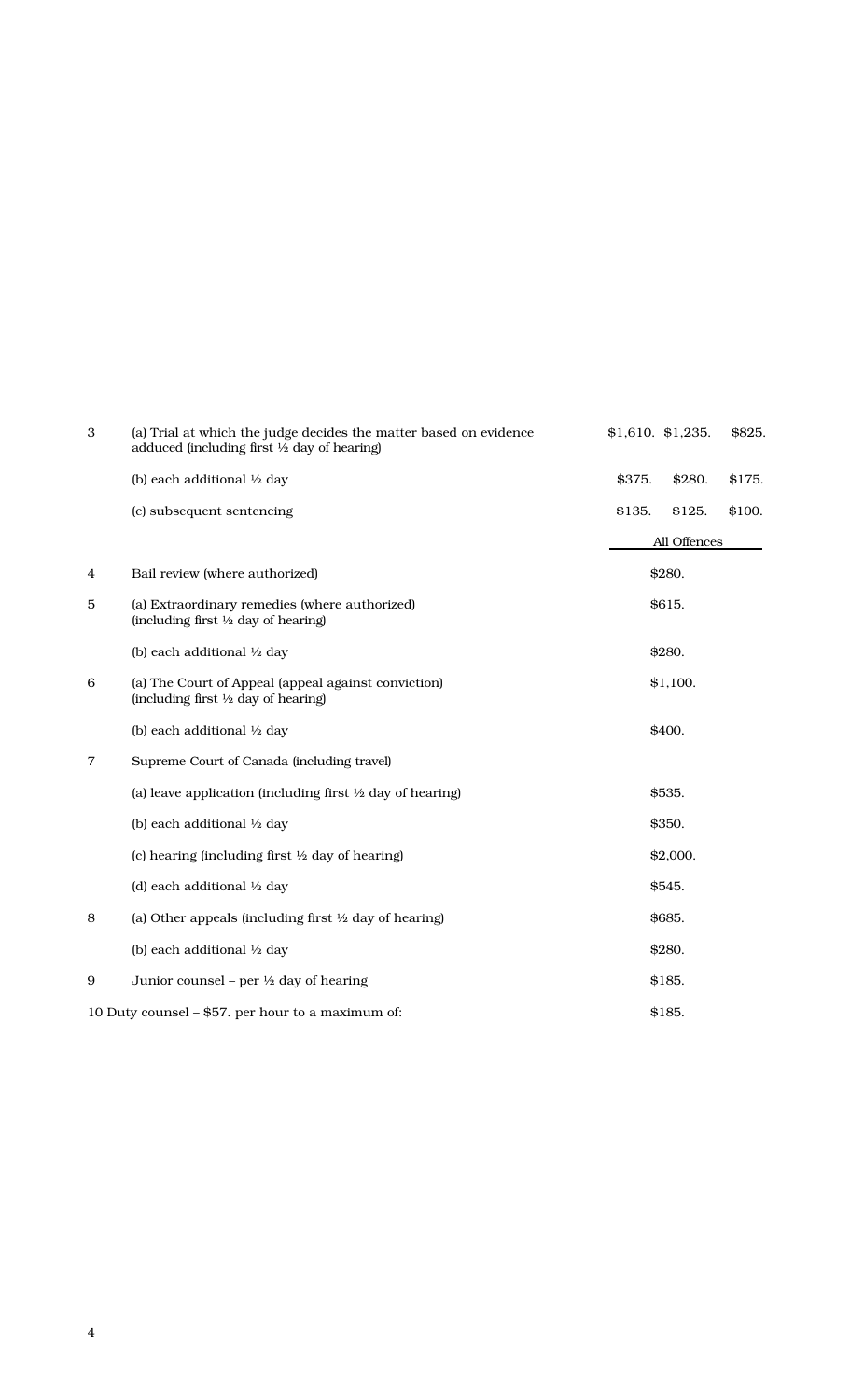## PART 3

# FEES IN CIVIL MATTERS

Fees provided in this Part for all-inclusive items do not apply if the services furnished are for three hours or less. In those circumstances, the solicitor shall claim for time expended at a rate of \$57. per hour.

Fees in items 3 to 7 of this Part include preparation, attendances and appearances.

| $\mathbf{1}$ | Interlocutory proceedings (preparation and court time) itemized at \$57, per hour to a maximum \$290.                    |          |
|--------------|--------------------------------------------------------------------------------------------------------------------------|----------|
| $\mathbf{2}$ | Examination for discovery or on an affidavit                                                                             |          |
|              | (a) itemized preparation at \$57. per hour to a maximum of:                                                              | \$190.   |
|              | (b) attendance, itemized at \$57. per hour                                                                               |          |
| 3            | (a) Trial (including first $\frac{1}{2}$ day of trial) itemized at \$57. per hour to a maximum of:                       | \$1,000. |
|              | (b) each additional $\frac{1}{2}$ day of trial                                                                           | \$330.   |
| 4            | (a) Quasi-judicial matters (including first $\frac{1}{2}$ day of hearing) itemized at \$57. per hour to a maximum<br>of: | \$520.   |
|              | (b) each additional 1/2 day of hearing                                                                                   | \$165.   |
| 5            | (a) The Court of Appeal (including the first $\frac{1}{2}$ day of hearing)                                               | \$1,100. |
|              | (b) each additional 1/2 day                                                                                              | \$400.   |
| 6            | Supreme Court of Canada (including travel)                                                                               |          |
|              | (a) leave application (including first $\frac{1}{2}$ day of hearing)                                                     | \$535.   |
|              | (b) each additional 1/2 day                                                                                              | \$350.   |
|              | (c) appeal hearing (including first $\frac{1}{2}$ day of hearing)                                                        | \$2,000. |
|              | (d) each additional 1/2 day                                                                                              | \$545.   |
| 7            | (a) Other appeals (including first $\frac{1}{2}$ day of hearing)                                                         | \$685.   |
|              | (b) each additional $\frac{1}{2}$ day                                                                                    | \$280.   |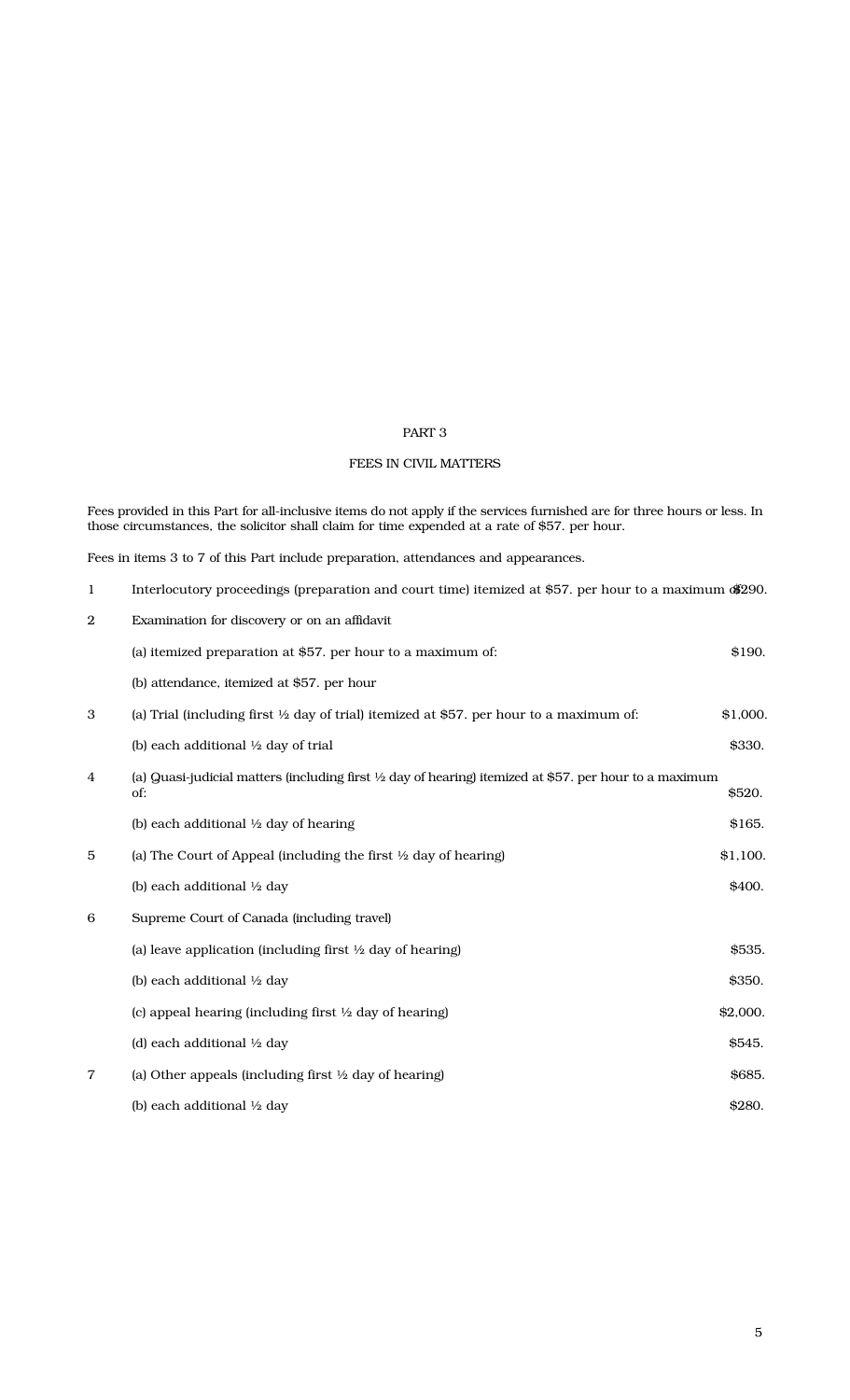## PART 4

# FEES IN DOMESTIC MATTERS

The following fees do not apply in respect of legal aid furnished in three hours or less. In those circumstance, the solicitor may claim at the rate of \$57. per hour.

| 1              | A contempt proceeding, a maintenance enforcement proceeding, or a divorce in which no corollary<br>relief is sought or in which corollary relief has been settled in previous proceedings, including all<br>preparation and appearances:                                              | \$375.   |
|----------------|---------------------------------------------------------------------------------------------------------------------------------------------------------------------------------------------------------------------------------------------------------------------------------------|----------|
| $\overline{2}$ | A domestic matter other than a matter referred to in item 1, including all preparation and<br>appearances in respect of interim proceedings, case management conferences, pre-trial conferences<br>and, subject to item 3, examinations for discovery and examinations on affidavits: | \$850.   |
| 3              | An examination for discovery or an examination on an affidavit, when authorized by the<br>area director in contemplation of trial:                                                                                                                                                    |          |
|                | (a) preparation: \$57. per hour to a maximum of:                                                                                                                                                                                                                                      | \$210.   |
|                | (b) attendance: \$57. per hour                                                                                                                                                                                                                                                        |          |
| 4              | Trial, when authorised by the area director and witnesses testify, per $\frac{1}{2}$ day:                                                                                                                                                                                             | \$350.   |
| 5              | (a) The Court of Appeal (including the first $\frac{1}{2}$ day of hearing)                                                                                                                                                                                                            | \$1,100. |
|                | (b) each additional 1/2 day                                                                                                                                                                                                                                                           | \$400.   |
| 6              | Supreme Court of Canada (including travel)                                                                                                                                                                                                                                            |          |
|                | (a) leave application (including first $\frac{1}{2}$ day of hearing)                                                                                                                                                                                                                  | \$535.   |
|                | (b) each additional 1/2 day                                                                                                                                                                                                                                                           | \$350.   |
|                | (c) appeal hearing (including first $\frac{1}{2}$ day of hearing)                                                                                                                                                                                                                     | \$2,000. |
|                | (d) each additional 1/2 day                                                                                                                                                                                                                                                           | \$545.   |
| $\overline{7}$ | (a) Other appeals (including first $\frac{1}{2}$ day of hearing)                                                                                                                                                                                                                      | \$685.   |
|                | (b) each additional $\frac{1}{2}$ day                                                                                                                                                                                                                                                 | \$280.   |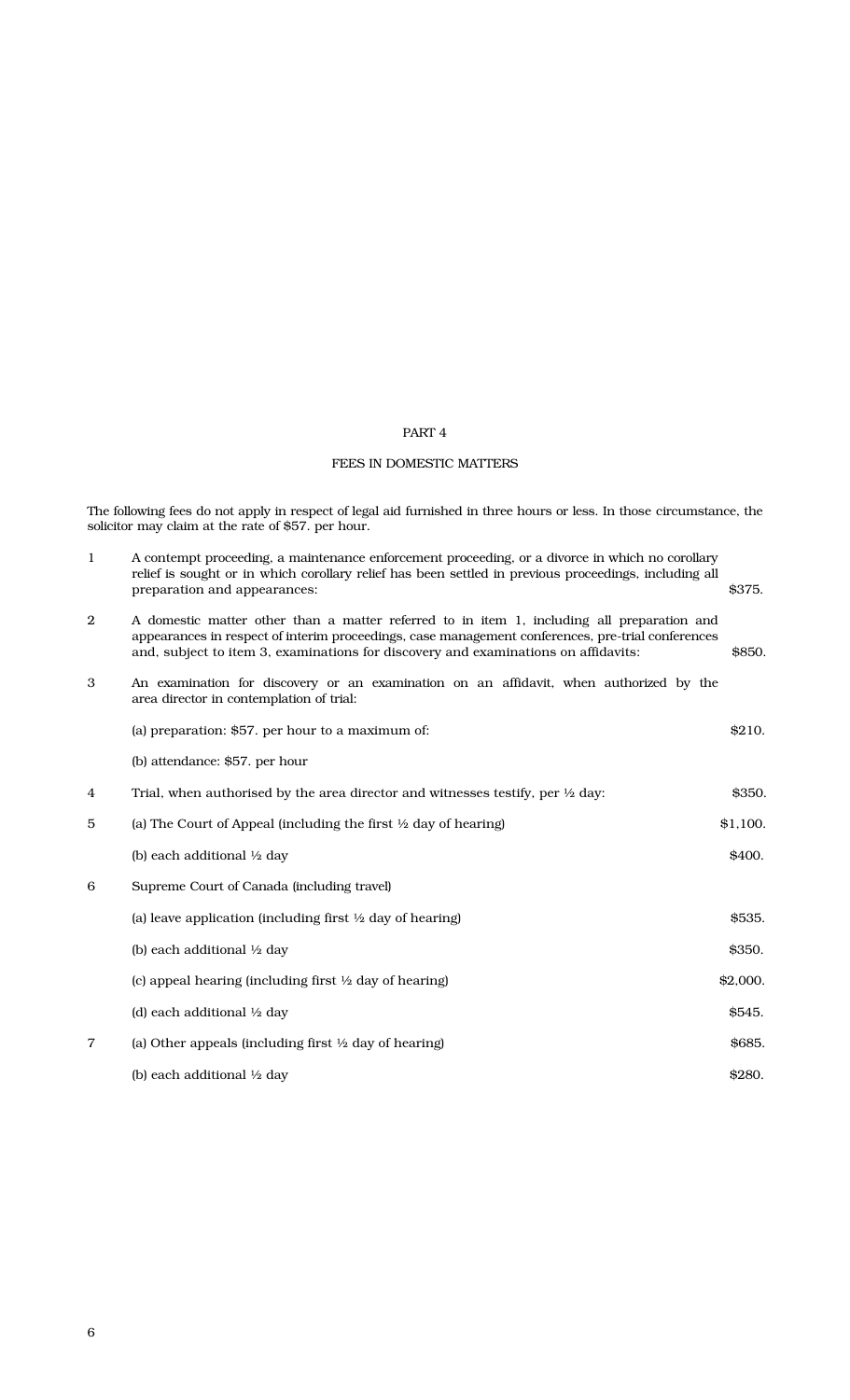## PART 4.1

## FEES IN IMMIGRATION MATTERS

Fees provided in this Part for all-inclusive items do not apply if the services furnished are for three hours or less. In those circumstances, the solicitor shall claim for time expended at a rate of \$57. per hour.

| $\mathbf{1}$     | Immigration inquiry, including all preparation and appearances:                                                             | \$375.        |
|------------------|-----------------------------------------------------------------------------------------------------------------------------|---------------|
| $\boldsymbol{2}$ | Detention review, including all preparation and appearances:                                                                |               |
|                  | (a) initial review                                                                                                          | \$295.        |
|                  | (b) subsequent reviews (each)                                                                                               | \$110.        |
| 3                | Refugee Division, Immigration and Refugee Board:                                                                            |               |
|                  | (a) preparation and attendance, including the first $\frac{1}{2}$ day of hearing, \$57. per hour to a maximum of:           | <b>S750.</b>  |
|                  | (b) each additional $\frac{1}{2}$ day of hearing, including all preparation and attendance:                                 | \$260.        |
| 4                | Appeal Division, Immigration and Refugee Board:                                                                             |               |
|                  | (a) preparation and attendance, including the first $\frac{1}{2}$ day of hearing, \$57. per hour to a maximum of:           | S750.         |
|                  | (b) each additional $\frac{1}{2}$ day of hearing, including all preparation and attendance:                                 | \$260.        |
| 5                | Humanitarian and compassionate landing, including a post-determination refugee claimant, \$57. per<br>hour to a maximum of: | <b>\$535.</b> |
| 6                | Federal Court, including all preparation and appearances:                                                                   |               |
|                  | (a) application for leave:                                                                                                  | \$590.        |
|                  | (b) hearing after leave:                                                                                                    | \$750.        |
|                  | (c) application for stay:                                                                                                   | \$590.        |
|                  | (d) consent motion:                                                                                                         | \$190.        |
|                  | (e) contested motion:                                                                                                       | \$325.        |
|                  |                                                                                                                             |               |

The Queen's Printer for the Province of Manitoba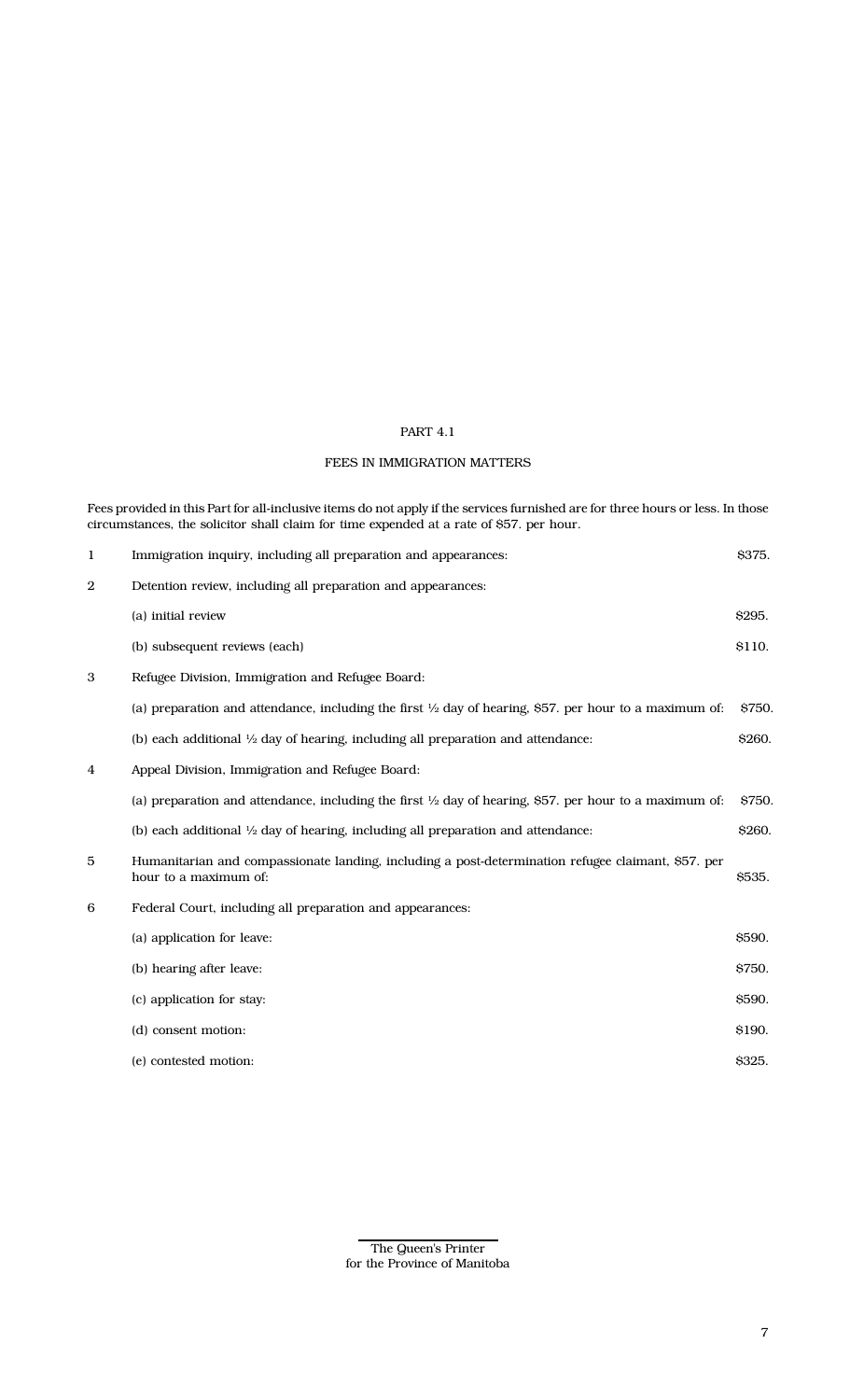#### ANNEXE

#### PARTIE 2

#### HONORAIRES EN MATIÈRE CRIMINELLE

Les honoraires prévus par la présente partie ne s'appliquent que lorsque les services ont été fournis pendant plus de trois heures. Si ce n'est pas le cas, le procureur doit réclamer des honoraires au taux horaire de 57 \$.

Les honoraires prévus par la présente partie comprennent la préparation et les comparutions.

Catégories d'infractions :

Catégorie A :

— agression sexuelle grave, homicide involontaire coupable, meurtre, tentative de meurtre , complot en vue de la perpétration d'un meurtre et infractions d'organisation criminelle

Catégorie B :

— enlèvement, voies de fait graves, incendie criminel, corruption, conduite avec facultés affaiblies causant des lésions corporelles, négligence criminelle causant la mort, conduite dangereuse causant la mort, conduite avec facultés affaiblies causant la mort, négligence criminelle causant des lésions corporelles, extorsion, prise d'otage, importation de stupéfiants, inceste, parjure, possession de stupéfiants en vue d'en faire le trafic, émeute dans une prison, vol qualifié, agression sexuelle armée, infraction d'ordre sexuel par une personne en situation d'autorité, contacts sexuels;

— tentative ou complot en vue de la perpétration de l'une des infractions énumérées ci-dessus;

— complot en vue de la perpétration d'une infraction visée à la catégorie C.

Catégorie C :

— infractions criminelles non énumérées dans la catégorie A ou B.

|              |                                                                                                                                                                                                      |       | Catégories d'infractions |                   |
|--------------|------------------------------------------------------------------------------------------------------------------------------------------------------------------------------------------------------|-------|--------------------------|-------------------|
|              |                                                                                                                                                                                                      |       | B                        |                   |
| 1            | Plaidoyer de culpabilité, suspension de l'instance ou retrait des<br>accusations avant la tenue d'une audience (y compris tous les services<br>fournis, sauf disposition contraire du présent tarif) | 890\$ | 615\$                    | 310\$             |
| $\mathbf{2}$ | a) Audience préliminaire au cours de laquelle le juge statue<br>sur la question en se fondant sur la preuve présentée ou audience<br>de renvoi (y compris la première demi-journée d'audience)       | 890\$ | 615\$                    | 480\$             |
|              | b) chaque demi-journée additionnelle                                                                                                                                                                 | 270\$ | 235\$                    | 175\$             |
|              | c) plaidover de culpabilité subséquent                                                                                                                                                               | 135\$ | $125$ \$                 | $100 \text{ }$ \$ |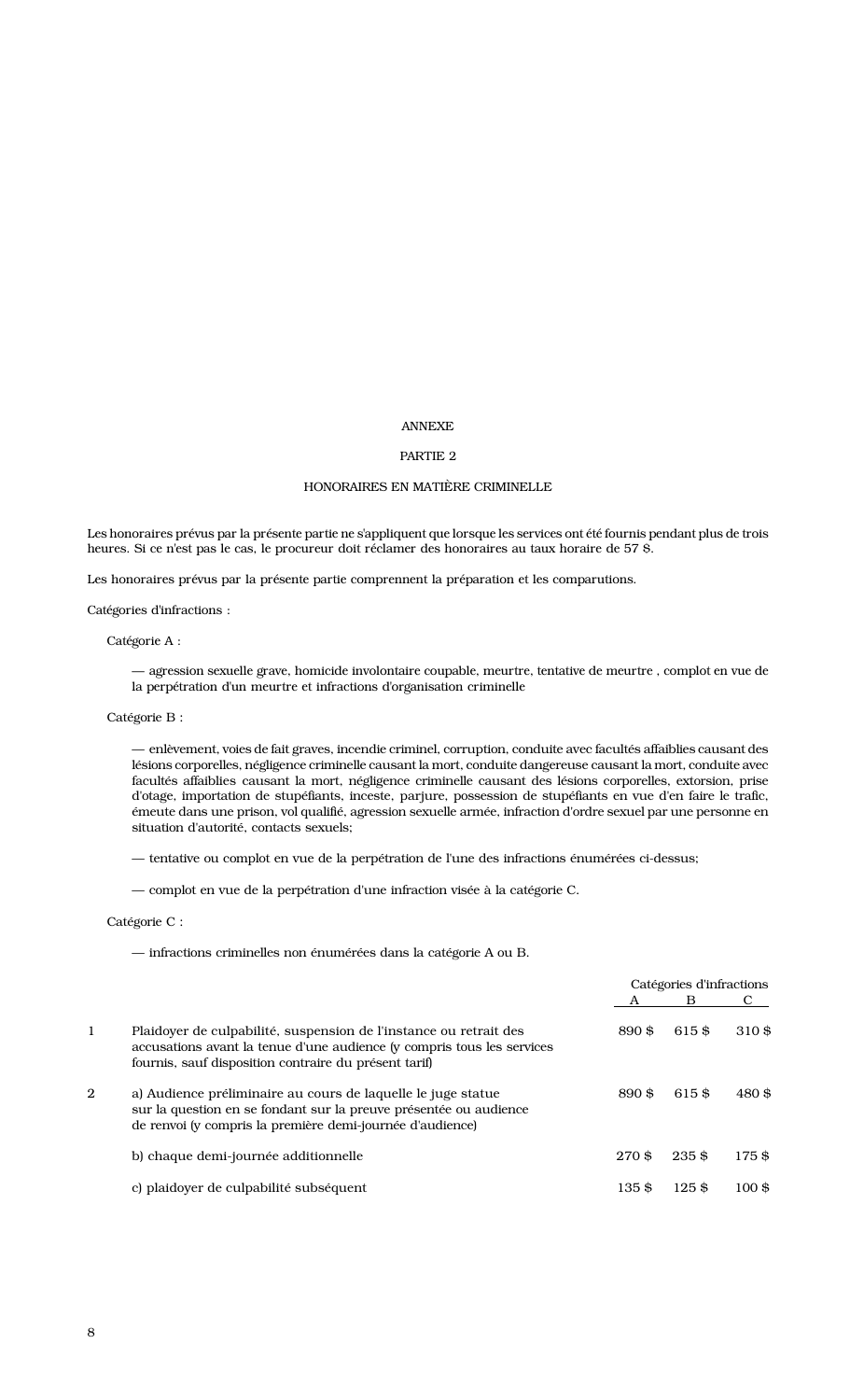| 3              | a) Instruction au cours de laquelle le juge statue sur la question<br>en se fondant sur la preuve présentée (y compris la première<br>demi-journée d'audience) | 1610\$ 1235\$          | 825\$    |
|----------------|----------------------------------------------------------------------------------------------------------------------------------------------------------------|------------------------|----------|
|                | b) chaque demi-journée additionnelle                                                                                                                           | 375\$<br>280\$         | 175\$    |
|                | c) prononcé ultérieur de la sentence                                                                                                                           | 135\$<br>$125$ \$      | $100$ \$ |
|                |                                                                                                                                                                | Toutes les infractions |          |
| 4              | Révision du cautionnement (lorsqu'elle est autorisée)                                                                                                          | 280\$                  |          |
| 5              | a) Recours extraordinaires (lorsqu'ils sont autorisés) (y compris<br>la première demi-journée d'audience)                                                      | 615\$                  |          |
|                | b) chaque demi-journée additionnelle                                                                                                                           | 280\$                  |          |
| 6              | a) Cour d'appel (appel de la condamnation y compris<br>la première demi-journée d'audience)                                                                    | $1100$ \$              |          |
|                | b) chaque demi-journée additionnelle                                                                                                                           | 400\$                  |          |
| $\overline{7}$ | Cour suprême du Canada (y compris les frais de déplacement)                                                                                                    |                        |          |
|                | a) demande d'autorisation d'appel (y compris la première<br>demi-journée d'audience)                                                                           | 535\$                  |          |
|                | b) chaque demi-journée additionnelle                                                                                                                           | 350\$                  |          |
|                | c) audience (y compris la première demi-journée d'audience)                                                                                                    | $2000$ \$              |          |
|                | d) chaque demi-journée additionnelle                                                                                                                           | 545\$                  |          |
| 8              | a) Autres appels (y compris la première demi-journée d'audience)                                                                                               | 685\$                  |          |
|                | b) chaque demi-journée additionnelle                                                                                                                           | 280\$                  |          |
| 9              | Avocat adjoint - pour chaque demi-journée d'audience                                                                                                           | 185\$                  |          |
|                | 10 Avocat de service — taux horaire de 57 \$, jusqu'à concurrence de                                                                                           | 185\$                  |          |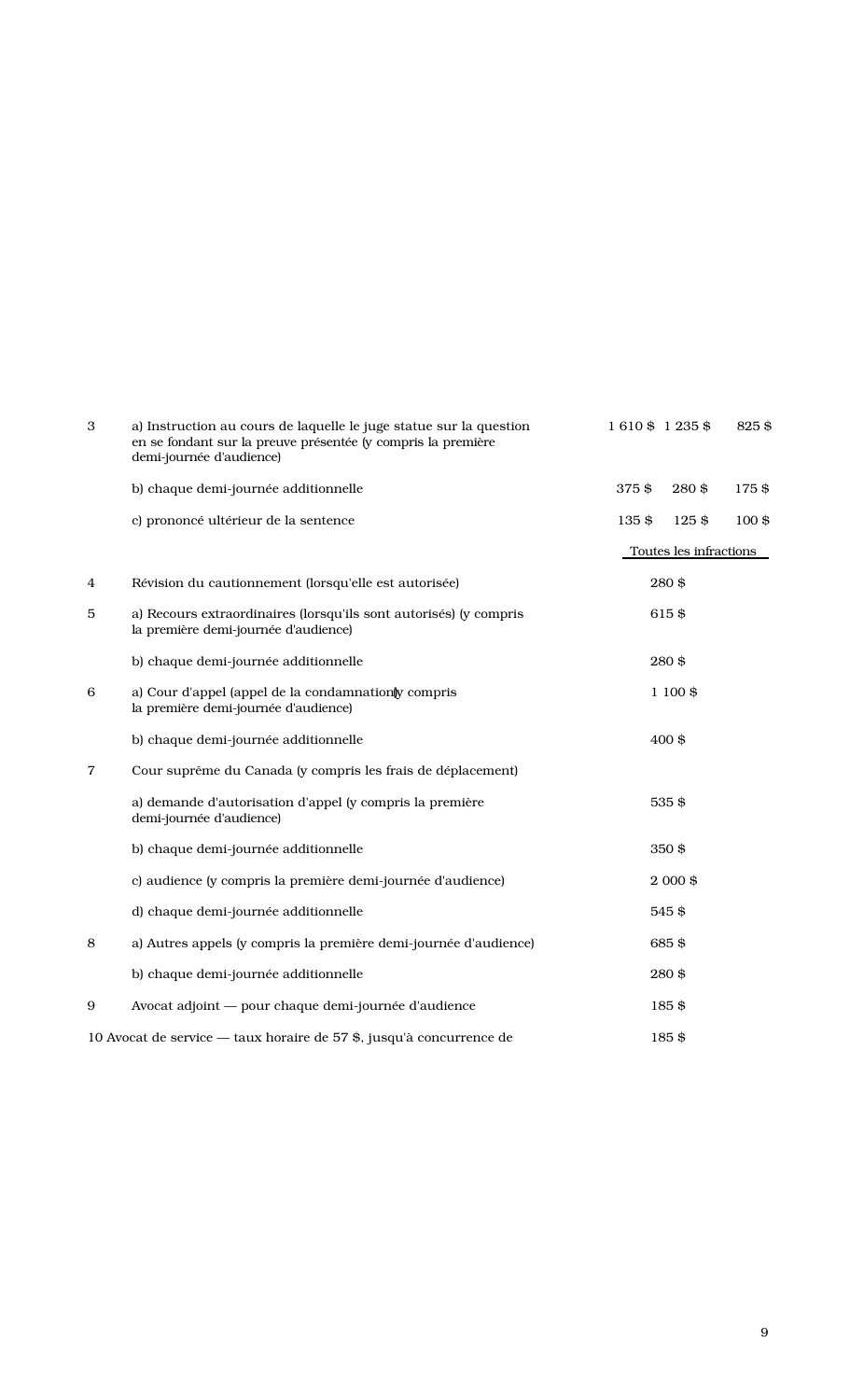## PARTIE 3

# HONORAIRES EN MATIÈRE CIVILE

Les honoraires prévus par la présente partie à l'égard de chaque point ne s'appliquent que lorsque les services ont été fournis pendant plus de trois heures. Si ce n'est pas le cas, le procureur doit réclamer des honoraires au taux horaire de 57 \$.

Les honoraires prévus aux points 3 à 7 de la présente partie comprennent la préparation, les présences au tribunal et les comparutions.

| $\mathbf 1$      | Procédures interlocutoires (préparation et vacation) au taux horaire de 57 \$, jusqu'à concurrence 200 \$                         |          |
|------------------|-----------------------------------------------------------------------------------------------------------------------------------|----------|
| $\boldsymbol{2}$ | Interrogatoire préalable ou examen portant sur un affidavit                                                                       |          |
|                  | a) préparation détaillée au taux horaire de 57 \$, jusqu'à concurrence de                                                         | 190\$    |
|                  | b) comparution au taux horaire de 57 \$                                                                                           |          |
| 3                | a) Instruction (y compris la première demi-journée d'audience) au taux horaire de 57 \$, jusqu'à<br>concurrence de                | 1 000 \$ |
|                  | b) chaque demi-journée additionnelle d'instruction                                                                                | 330\$    |
| $\overline{4}$   | a) Affaires quasi-judiciaires (y compris la première demi-journée d'audience)<br>au taux horaire de 57 \$, jusqu'à concurrence de | 520\$    |
|                  | b) chaque demi-journée additionnelle d'audience                                                                                   | 165\$    |
| $\mathbf 5$      | a) Cour d'appel (y compris la première demi-journée d'audience)                                                                   | 1 100 \$ |
|                  | b) chaque demi-journée additionnelle                                                                                              | 400\$    |
| 6                | Cour suprême du Canada (y compris les frais de déplacement)                                                                       |          |
|                  | a) demande d'autorisation d'appel (y compris la première demi-journée d'audience)                                                 | 535\$    |
|                  | b) chaque demi-journée additionnelle                                                                                              | 350\$    |
|                  | c) audition de l'appel (y compris la première demi-journée d'audience)                                                            | 2 000 \$ |
|                  | d) chaque demi-journée additionnelle                                                                                              | 545\$    |
| $\overline{7}$   | a) Autres appels (y compris la première demi-journée d'audience)                                                                  | 685\$    |
|                  | b) chaque demi-journée additionnelle                                                                                              | 280\$    |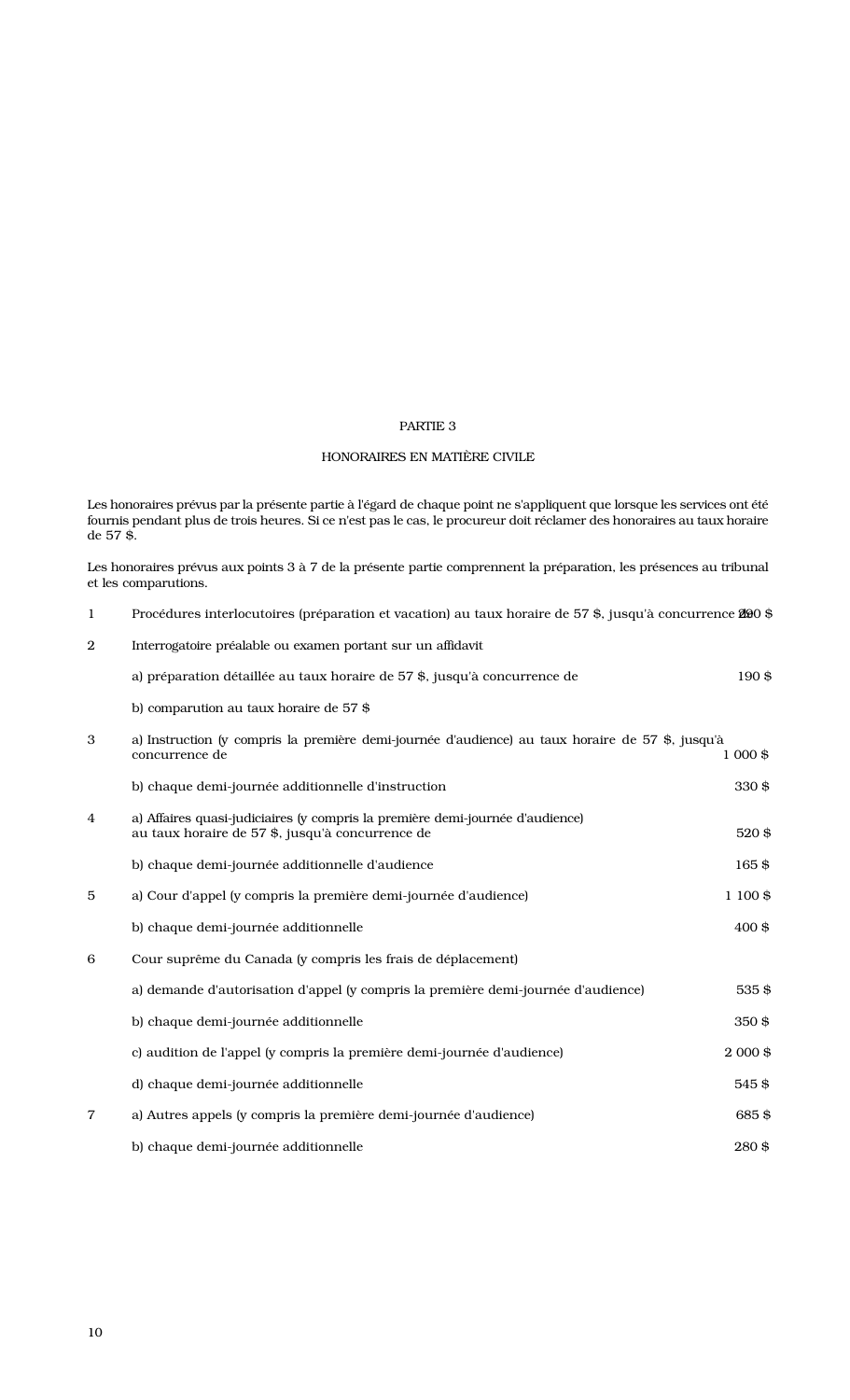#### PARTIE 4

## HONORAIRES EN MATIÈRE FAMILIALE

Les honoraires suivants ne s'appliquent que lorsque les services d'aide juridique ont été fournis pendant plus de trois heures. Si ce n'est pas le cas, le procureur peut réclamer des honoraires au taux horaire de 57 \$.

- 1 Procès pour outrage, procédure d'exécution d'une ordonnance alimentaire ou divorce dans lequel aucune mesure accessoire n'est demandée ou relativement auquel des mesures accessoires ont fait l'objet d'un règlement lors d'une procédure antérieure (y compris la préparation et les comparutions)
	- 375 \$
- 2 Affaires familiales autres que celles visées par le point 1, y compris la préparation et les comparutions relatives à toute procédure provisoire, les conférences de gestion de cause, les conférences préparatoires au procès et, sous réserve du point 3, les interrogatoires préalables et les interrogatoires portant sur des affidavits 850 \$
- 3 Interrogatoire préalable ou interrogatoire portant sur un affidavit, lorsqu'il est autorisé par un directeur régional en prévision d'un procès :

|   | a) préparation : 57 \$ l'heure, jusqu'à concurrence de                                                                 | 210\$     |
|---|------------------------------------------------------------------------------------------------------------------------|-----------|
|   | b) comparution : 57 \$ l'heure                                                                                         |           |
| 4 | Procès autorisé par un directeur régional et au cours duquel des témoins sont appelés à témoigner,<br>par demi-journée | $350$ \$  |
| 5 | a) Cour d'appel (y compris la première demi-journée d'audience)                                                        | 1 100 \$  |
|   | b) chaque demi-journée additionnelle                                                                                   | 400\$     |
| 6 | Cour suprême du Canada (y compris les frais de déplacement)                                                            |           |
|   | a) demande d'autorisation d'appel (y compris la première demi-journée d'audience)                                      | 535\$     |
|   | b) chaque demi-journée additionnelle                                                                                   | 350\$     |
|   | c) audition de l'appel (y compris la première demi-journée d'audience)                                                 | $2000$ \$ |
|   | d) chaque demi-journée additionnelle                                                                                   | 545\$     |
| 7 | a) Autres appels (y compris la première demi-journée d'audience)                                                       | 685\$     |
|   | b) chaque demi-journée additionnelle                                                                                   | 280\$     |